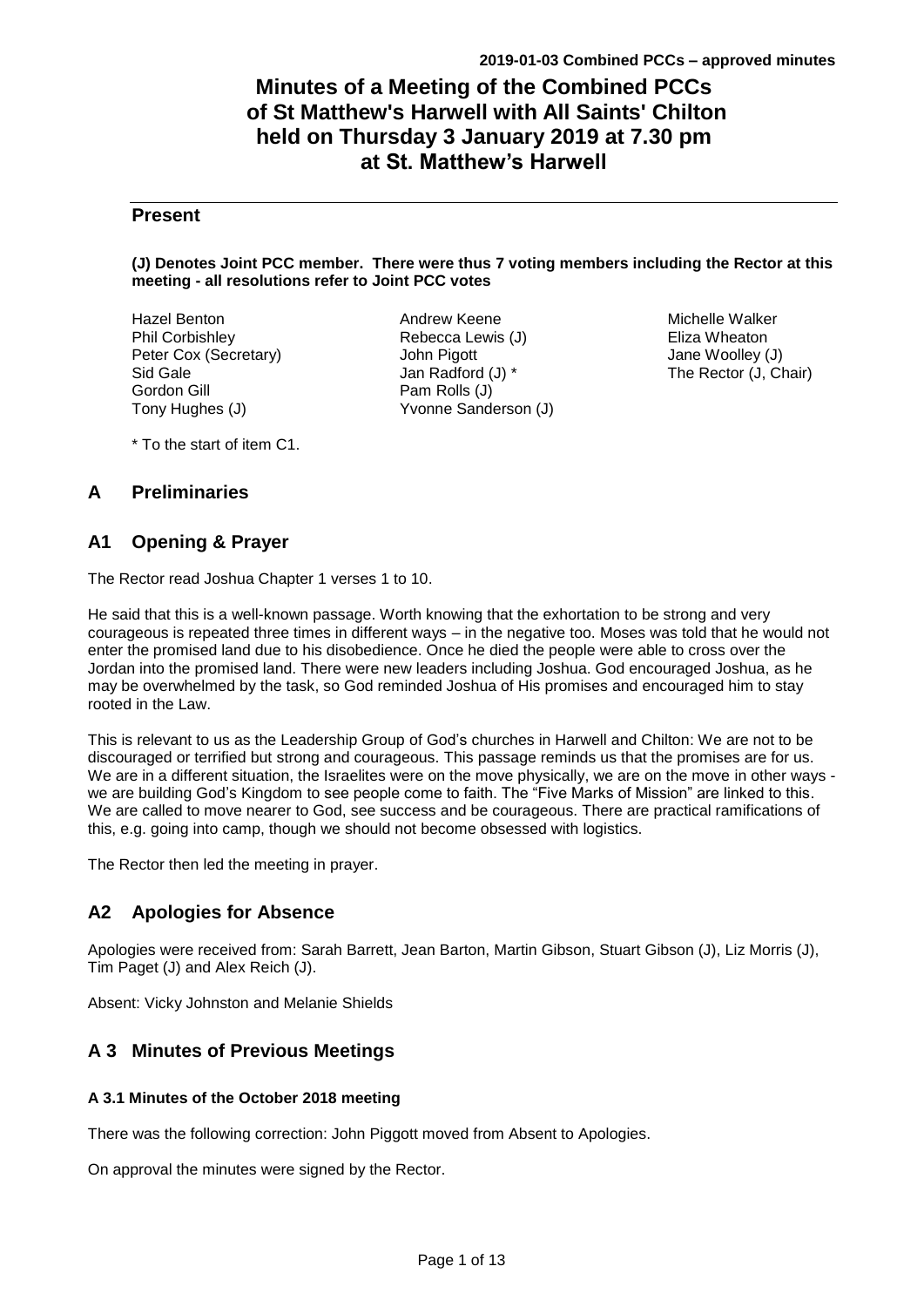### **A4 Actions / Matters arising**

The Rector summarized the items from Paper J which are reproduced here:

#### **FROM OCTOBER 2018 MEETING:**

#### **ITEM A5 Meeting Dates - Annual Parochial Church Meetings**

**Action:** Rector to change Service Schedule **Status: Complete**

#### **ITEM A 7.1 Thanksgiving Service 9th September**

**Action:** Harwell PCC Secretary to write to thank Harwell PCC member who resigned. **Status: Complete** 

#### **ITEM B 1.2.2 Holiday Club 2019 Donations**

**Action:** Combined PCC Secretary to add to January 2019 Agenda **Status: Complete**

#### **ITEM B 1.2.3 Holiday Club 2019 Admissions Policy**

**Action:** Combined PCC Secretary to add to January 2019 Agenda **Status: Complete**

#### **ITEM B 2.6.3 Christmas Together**

**Action:** Rector to confirm whether meal is taking place. **Status: Complete:** Meal did not take place.

The Rector added (in answer to a question) that the leadership team for the meal from previous years was not available for 2018. They will possibly host a meal in 2019.

#### **ITEM B 5 Worship Services**

**Action:** Combined PCC Secretary to add to October 2019 Agenda **Status:** In Hand

#### **ITEM C 4.2 Kate Evans Authorisation to Preach and Lead**

**Action:** Combined PCC Secretary to write a letter of thanks to Kate Evans. **Status: Complete**

#### **ITEM C 4.2 Philip Garner Authorisation**

**Action:** Rector to discuss authorisation with Philip Garner. **Status: Complete:** Discussion held, Philip is following up with the Diocese and the requirements for Authorisation.

#### **ITEM C 4.4.1 Contract Change**

**Action:** Employment Group to redraft letter and send. **Status:** Letters sent to all employees and all employees have returned signed copies **- Complete.**

There were no further matters arising.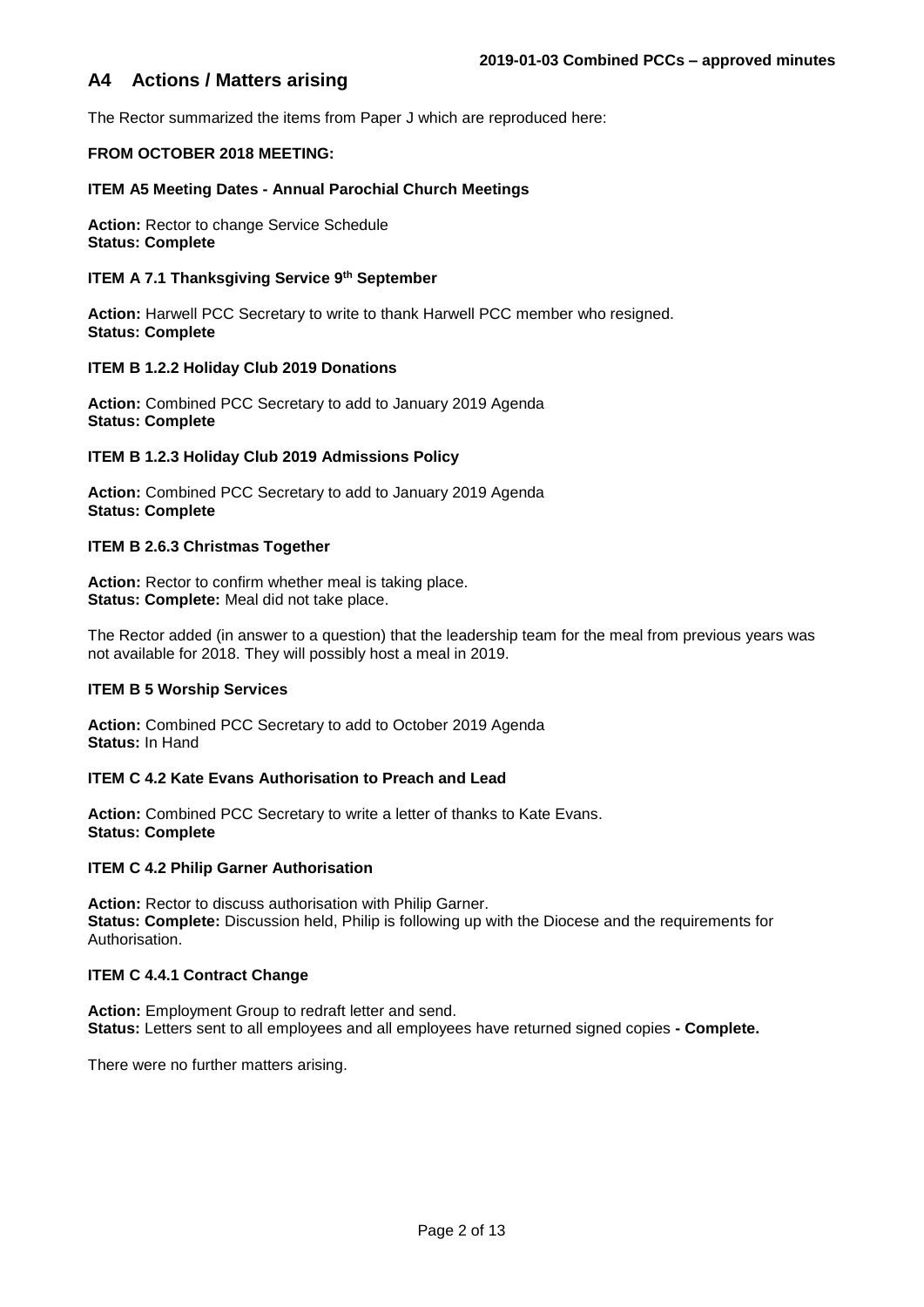### **A5 Other Joint Issues**

The Rector said that there were no other joint issues.

### **B Mission Strands**

### **B 1 Children, Youth and Families**

#### **B 1.1 Update and Plans**

Papers C refers – Updates on Sunday Groups, Youth Fellowship (YF), Pebbles Family Service, Fledgelings, Holiday Club, Schools, Reflective Spaces, Y Club, Light Party, Mum's Social, Alpha and Christianity Explored, Remembrance Service, Professional Development, Thanks, Key Dates and Actions.

The paper is the year-end report which provides material for the annual reports.

#### **There were questions and comments on these topics:**

#### **Pathfinders**

If Pathfinders are going to their meetings on the 2<sup>nd</sup> and 3<sup>rd</sup> Sunday and helping on the 4<sup>th</sup> Sunday there is not a Sunday left for them to just attend a service, especially with the action for Pathfinders to help with the crèche and Kid's Church as well. The suggestion that young people also help with Kid's Church is overextending.

The Rector said that the first Sunday is often All-Age Service. The Children and Families Workers are currently just exploring the possibility of Pathfinders broadening support to the Crèche and Kids Church. He agreed that the young people should not be overstretched. He will mention this point to the CFWs.

It was stated that there was at one time a questionnaire for young people called "Fan to Flame" to find out what their talent or gift is rather than having a scattergun approach to what we want the young people to do. The Rector agreed that the young people should be serving in areas in which they are gifted/interested.

#### **Actions List**

The Rector said that some of the actions are specific and some are more vague, "Options" could be a better description. They are a mixture of aspirations and commitments. He will meet with the Children and Families Workers to agree the priorities. He is pleased that Melanie Shields and Sarah Barrett are still positive, and they have produced a list of ideas to consider.

#### **Fledgelings**

The Rector said that Fledgelings is very well attended and some sessions are full. They cannot keep up with demand. There could be another session but resourcing it could be a challenge.

#### **Pebbles Family Service**

This is due to be reviewed by Chilton PCC, in particular the frequency which was originally alternate months, but latterly monthly.

#### **Advent Doors**

It was suggested that this could be left in abeyance for one year to free up resources, as we do not have to do everything. The Rector said that some activities are vital, and some are "nice to have" which is true across all areas of church life.

#### **B 1.2 Holiday Club**

#### **B 1.2.1 Donations - See October 2018 Minutes Item B1.2.2.**

Parents have offered to donate towards Holiday Club in past years and this item concerns giving the option for any parent to donate should they wish.

Jane Woolley stated that a decision must be made at this meeting because the registration documents are due to be sent out before the next Combined PCC meeting - otherwise a separate communication to parents would be needed.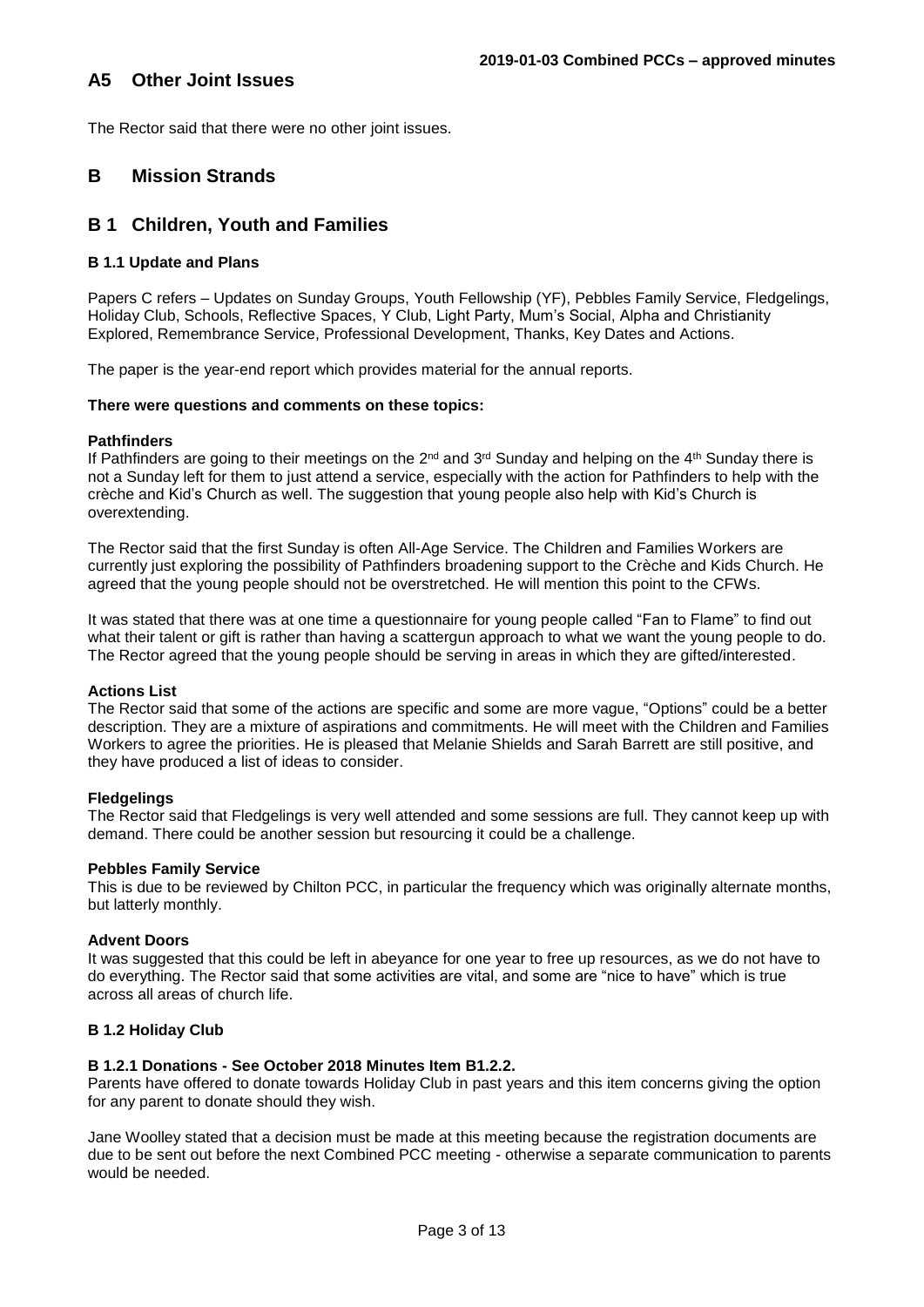Discussion ensued including:

- There could be something on the form along the lines of "donations are not required but should you wish to donate please contact" with contact details or a link to the Benefice website.
- The option to donate should not be part of the registration, but only given after the notification that the child has a place, otherwise parents could think that donating would help secure the place.
- The option could be given when choosing the optional activities or part of the notification that the child has a place.
- The Rector said that there is a "Just Giving" page for both Churches and donations have previously been made through it.

The Rector concluded by proposing that we ask for a donation after the child has got a place with wording along the lines of "there is no requirement, but we know that some people would like to donate". **No Objections.**

#### **B 1.2.2 Admissions Policy**

Paper F refers: Proposed Change in Policy: The Children and Families Workers proposal for the addition of a clause within Group 3 (See below).

Discussion ensued and further changes were proposed:

#### **Group 2:**

Changed to **"**Children who live in the villages of Harwell, Chilton and Rowstock **within the parish of Harwell, and in North and South Drive**"

This is because parts of Rowstock are in other Parishes. This would also be consistent with Group 4 concerning Great Western Park.

#### **Group 3:**

Changed to: "Children who are pupils at Harwell and Chilton Schools and/or members of the Harwell and Chilton uniformed organisations and/or have attended a church children's Sunday group year **and/or have parents who have attended Fledgelings in the last calendar year"**

The Children and Families Workers are proposing the addition of "**and/or have parents who have attended Fledgelings".** This is to reflect our developing relationships with families beyond Harwell and Chilton villages.

The meeting additionally proposed that the wording **"in the last calendar year**" from the original version of the policy is moved to after the CFWs new wording on Fledgelings. Otherwise the children of parents who attend Fledgelings only once could attend Holiday Club for as many years as they qualify in age terms.

It was stated that children who do not fall within the new definitions are not excluded because of Group 5. We are just setting priorities. Ideally, we would like to include all children, but this sounds fair and GWP has its own summer activities for children and families.

#### **The proposed new policy is:**

Places for children are allocated in the following order of priority:

- 1. Children\* of those helping at Holiday Club
- 2. Children who live in the villages of Harwell, Chilton and Rowstock within the Parish of Harwell, and in North and South Drive.
- 3. Children who are pupils at Harwell and Chilton Schools and/or members of the Harwell and Chilton uniformed organisations and/or have attended a church children's Sunday group and/or have parents who have attended Fledgelings in the last calendar year
- 4. Children who live in Harwell parish within Great Western Park
- 5. Children not in any of the categories above

NB. Children with special needs will be accommodated subject to the availability of adequate resources to cater safely for their particular needs

\* 'Children' includes grandchildren, or other dependent children of helpers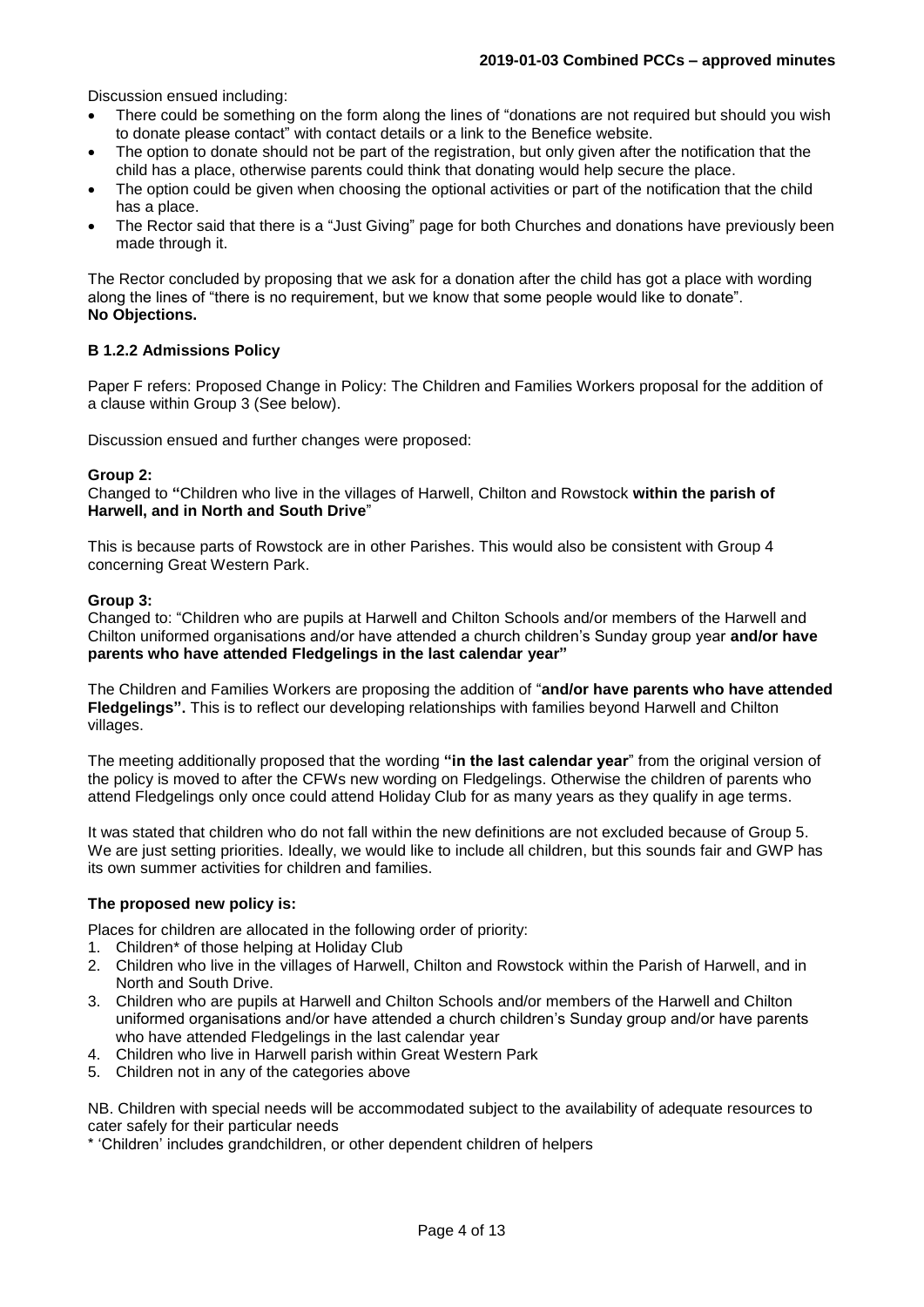| <b>Resolution</b> | That the Joint PCC agrees the new Holiday Club Admissions policy as<br>above |                 |  |                       |                                    |
|-------------------|------------------------------------------------------------------------------|-----------------|--|-----------------------|------------------------------------|
| <b>Proposed</b>   | Rector(Chair)                                                                | <b>Seconded</b> |  | Passed by<br>the JPCC | Unanimously                        |
|                   |                                                                              |                 |  |                       | 7 JPCC<br>members were<br>present) |

## **B 2 Evangelism and Discipleship of Adults**

#### **B 2.1 Home Groups**

The Secretary reported on behalf of Jean Barton that there was no significant change from the situation in the October paper.

The Rector said that a study on Luke may be suggested for the Home Groups to dovetail with the Luke sermon series.

#### **B 2.2 Baptisms Weddings and Funerals**

#### **B 2.2.1 Report**

Paper K Refers: Numbers of Baptisms, Weddings and Funerals in the Benefice for 2018, preparation and follow up visits, and plans for 2019.

The Rector said that the paper was an end-of-year report with figures for information. A lot of Church life happens without necessarily being seen by the congregations. Baptisms are in Sunday services and will be seen by the congregations, but funerals and weddings are less "visible", though some members of the congregations may attend.

Discussion ensued in these broad categories:

#### **General Points**

- The Rector said that the numbers of these services fluctuates annuallyThe Rector said that a reduction in just one year may or may not be a trend.
- There is a decline nationally in Baptisms and Church Weddings.
- The 19 funerals in Harwell in 2018 is a high number and might be because funeral directors are suggesting St Matthew's to people.
- We may go for long periods with no funerals then there are a lot in a short time.
- The Rector said that in addition to visiting couples who are to be married in the churches, he also visits couples whose Banns are to be read in All Saints' and St. Matthews (figures not in the report).
- Personal data held on baptism, wedding and funeral families would need to be GDPR compliant.

#### **Follow up: Baptisms**

- The Rector said that, as indicated in the CFW report, the CFWs are looking to increase the follow up to Baptisms. There is an annual card at the moment. Currently the Harwell PCC Secretary sends an anniversary card to those baptised at St. Matthew's. There are lots of possibilities including also following up people who have been Confirmed.
- It was stated that Chilton church no longer sends anniversary cards.
- The Rector said that we could do a "Godparents Sunday" Service.
- The Rector said that Baptism Families may not attend church again until their next child is born. It is a difficult time of life, but we try to be family-friendly.
- It was suggested that we invite Baptism families to Christingle services and the Service commemorating Jesus' Baptism – which is the week after Christingle. It was suggested that these two services could be combined.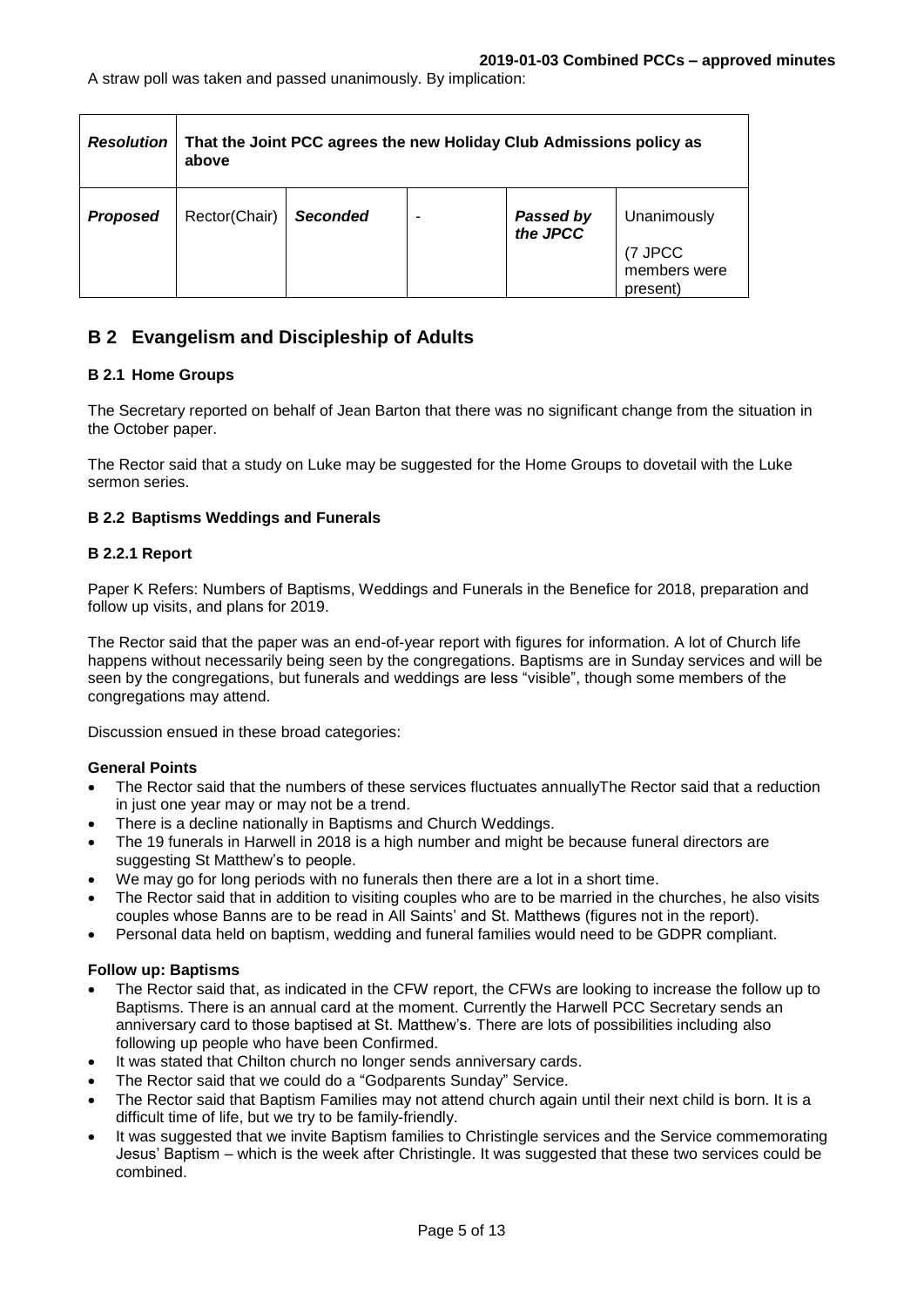#### **Follow up: Funerals**

- Several people said that the recent All Souls' Service was well received, which shows that follow up is worth the effort.
- Specific invitations to All Soul's Service should be sent to the relatives of those who have had funerals in church or where the Clergy have presided over a Crematorium service.
- Relatives would be more likely to come if they live locally.
- Funerals are a potential outreach opportunity an average attendance is about 50 so about 1000 people could have attended funerals at Harwell and every funeral has a sermon. Viewed in that way, Funerals could possibly a better outreach opportunity than Children and Families work.
- It was suggested at Deanery Synod that All Souls' Services are held in the Spring when it is lighter e.g. just after Easter when the churches are full of flowers and messages of hope.
- The Rector said that some relatives start to attend church following the loss of a loved one.

The Rector said that it is a strength of the Church of England that people come to us for these life events and so we should make the most of the opportunities. Any ideas for follow up should be passed to him.

#### **B 2.2.2 Fees**

Paper L Refers: Background, List of Statutory Fees and proposed increases to Discretionary Fees.

The Rector described the background to the increase:

**Statutory Fees** for Weddings and Funerals are set nationally by the Church of England and the PCCs have no discretion. These cover the main service including the minister, use of the building and legal administration.

**Discretionary fees** are the local fees for bell ringers, choir, organist and vergers. The fees are either passed to the people concerned to cover expenses incurred, but are often donated to the churches. They were last revised in June 2015.

The Harwell bell ringers approached the Rector with the proposed increase. He contacted Stuart Gibson to consult with the Chilton bell ringers. All bell ringers know what fees the other local towers (churches) charge, and it had become apparent that Harwell and Chilton towers were charging less than other local towers. There is competition for ringers and the Harwell ringers were becoming concerned that they would struggle to recruit. This proposal will bring us back onto line with the other local churches.

Discussion ensued and the Rector answered questions:

- The Rector confirmed that the fee for 6 bells would be £140 in both churches £20 per ringer and £20 for the rope fund (not as stated in the paper).
- The Rector confirmed that this was a large increase, but benchmarking had been carried out with the other local churches. This will apply mainly to weddings as the bells are rarely rung for funerals.
- Ringers from other towers ring here too.
- Harwell Young Singers are not active at the moment, but when they do their fees are paid into their bank account.
- The Chilton choir put all their fees towards group entertainments and music etc.
- The Rector confirmed that the organists' fee is being increased less than the bell ringers' fee.
- John Piggott said that the organists have also been consulted and agreed with their proposed increase The Rector said the fees for video recording are passed to the organist because performing rights entitle
- a professional musician to charge higher fees for performing the music if it is recorded, due to the bigger potential audience.
- There is no fee for vergers at Chilton at the request of those in Chilton who serve in this capacity.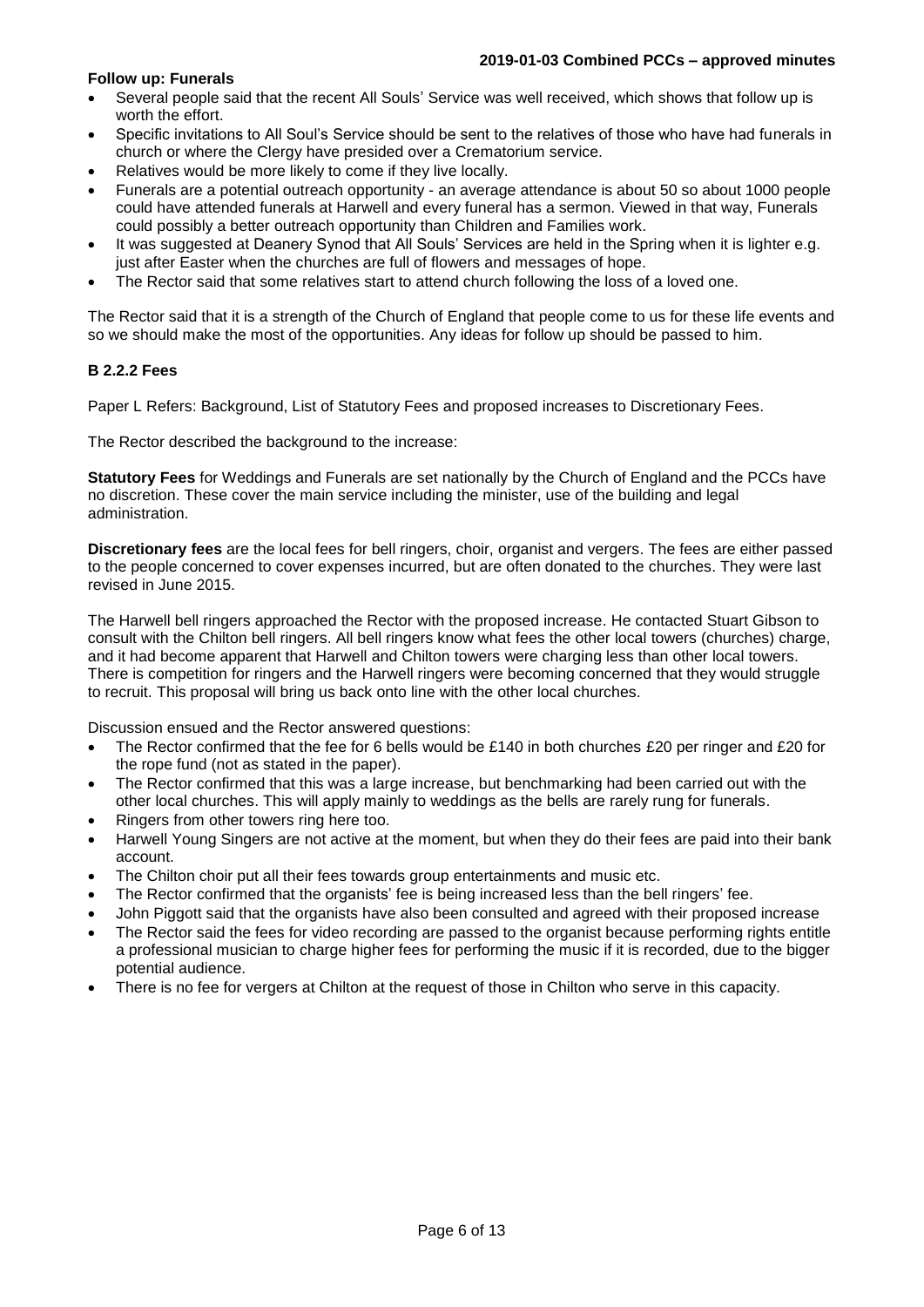A straw poll was taken and passed with two abstentions from people who were not JPCC members. By implication:

| <b>Resolution</b> | That the Joint PCC agrees the new discretionary fees as listed in the table<br>in Paper L with the amendment noted in the first bullet point above. |                 |  |                       |                                     |
|-------------------|-----------------------------------------------------------------------------------------------------------------------------------------------------|-----------------|--|-----------------------|-------------------------------------|
| <b>Proposed</b>   | Rector(Chair)                                                                                                                                       | <b>Seconded</b> |  | Passed by<br>the JPCC | Unanimously                         |
|                   |                                                                                                                                                     |                 |  |                       | (7 JPCC<br>members were<br>present) |

#### **B 2.3 Alpha and Christianity Explored**

The Rector reported that an Alpha course has just been completed. About 6 people attended the first session and about 4 attended regularly. They all want to continue studying, so a "Christianity Explored" course is starting next week. The course runs for 8 weeks, is open to all and is being promoted via posters and Facebook. Anyone interested should talk him or the Church Administrator.

#### **B 2.4 Responding to Financial Need**

### **B 2.4.1 Christians Against Poverty (CAP) Money Courses**

Sid Gale reported that a course had been arranged for November but there were no attendees. A different CAP course has been run in Didcot that explains CAP and gives advice on budgeting. There will be a CAP Money course in January and two people have signed up.

The Rector added that many CAP Money courses have been run. Only a handful of people attend each course but the total number of attendees will be large. He thanked the CAP Money team for their work – he knows that people who have done the course found it very helpful.

#### **B 2.4.2 CAP Centre**

The Rector said that a report from the Centre is due soon and it will be circulated when available.

Christmas Hampers containing food from the Foodbank and Christmas items was given out to clients. Judy Burbage distributed these to the clients in the Benefice. Demand remains high.

#### **B 2.4.3 Didcot Emergency Foodbank**

The Rector said that the churches continue to support the Foodbank.

#### **B 2.5 Social and Community Including Walking Group, Harvest and Christmas**

Paper M refers: The Rector strongly believes that there needs to be informal 'space' within church life for social interaction and relationship building. Good relationships between members of the churches are essential to its healthy functioning, to the wellbeing of individuals, and to the welcome and integration of newcomers.

The current activities include: refreshments before and after services, social and home groups, service teams (such as the orchestra and choir), the walking group and shared meals.

The Rector said that the proposals in Paper M came from a recent discussion with the Walking Group. He is proposing that we encourage more people to join the groups and a social committee is formed to coordinate a regular series of shared meals and walks, with more activities to be added.

Discussion ensued:

It was stated that the Happiness Training Course is the fastest growing course in the UK. It is written by Livability, a disability charity. It covers four aspects of happiness: Pleasure, Success, Relationships and Meaning. Relationships are key in both mental and physical wellbeing. Relationship issues can be the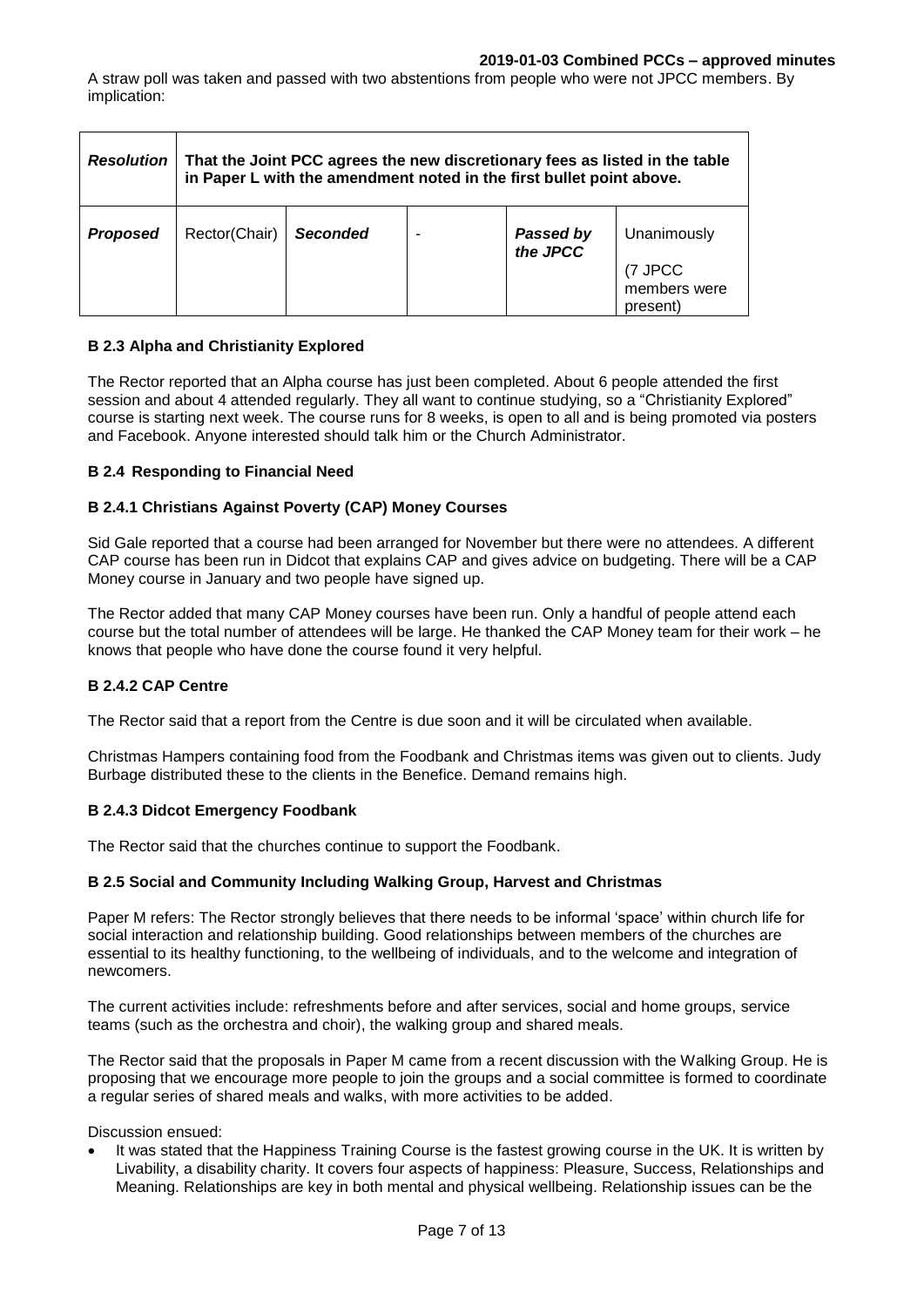#### **2019-01-03 Combined PCCs – approved minutes**

cause of financial difficulties that affect CAP clients. There is a version of the course for rural communities and social isolation. They equip Churches to work in this area.

- Large groups are where people catch up with each other so new people who have made an effort to attend and make a connection can sometimes feel ignored.
- The church can signpost people to village activities and organisations for example it does not have to do everything.
- It is important to develop individual one-to-one relationships to help individuals, People can be overwhelmed by large groups or organisations.
- You can have long one-to-one conversations on the walks.
- People are different and want different relationships at different times.
- Other activities creating informal space have included: men's and women's breakfasts, weekends away and men's curry nights.
- The Rector said that we need to consider how the activities are pitched and advertised, e.g. through existing networks? Who do we invite? Will these be official Church activities?

The Rector said that the next key task was to form the Social Committee to oversee activities with an aim to create community space. It will cover both churches at Benefice level, so venues for activities could be spread evenly or alternate between the parishes. He has not got the time to run this and it is part of his job to grow leaders.

It was stated that the Committee will need to grow so it isn't the same people all the time.

The Rector concluded by saying that anyone interested in being involved should speak to him, and he encouraged all present to pray for this and pass any ideas back to him.

## **B 3 Pastoral Care**

Paper H refers: Report on Visits, Volunteers, Leaders, Harvest Home Communions, Funerals, the All Souls' service and Follow up Visits. Generation Gold: Services, Presentation in churches, and plans for future services.

Pam Rolls highlighted the following points from the report:

- We need to grow the Harwell Pastoral Care Team.
- The Generation Gold services enable contact with an exciting group of people. Pam Rolls and Jan Radford and the team have used all the available material from their current resource and are considering developing their own resources.
- Home Communions are being organised and some have already taken place.
- The All Souls' service, which forms part of funerals follow-up, was quite emotional and allowed people to grieve in a safe environment and not be embarrassed. It was stated that there is quite a large need for this, not just those who have lost friends and relatives recently.

The Rector said that the Great Western Park chaplains are due to visit and make presentations at the churches on 21st February. It was stated that they run the Pastoral Care Team on GWP, which is in demand with issues such as loneliness. The Children and Families Workers also pick up Pastoral Care issues.

The Rector thanked all involved with Pastoral Care either formally or informally.

## **B 4 World Mission**

#### **B 4.1 Update and Plans**

The Rector said that the distribution of the 2018 budget was approved at the end of last year. The 2019 distribution budget will be proposed at the April Combined PCC meeting.

The Rector has discussed a possible link with Albania with Helen and Tim Brook who lived there for a few years and still have connections with a growing church – they have Children and Families workers but need space.

We continue to support the five organisations linked to the Anglican Church's Five Marks of Mission with a monthly focus on each one.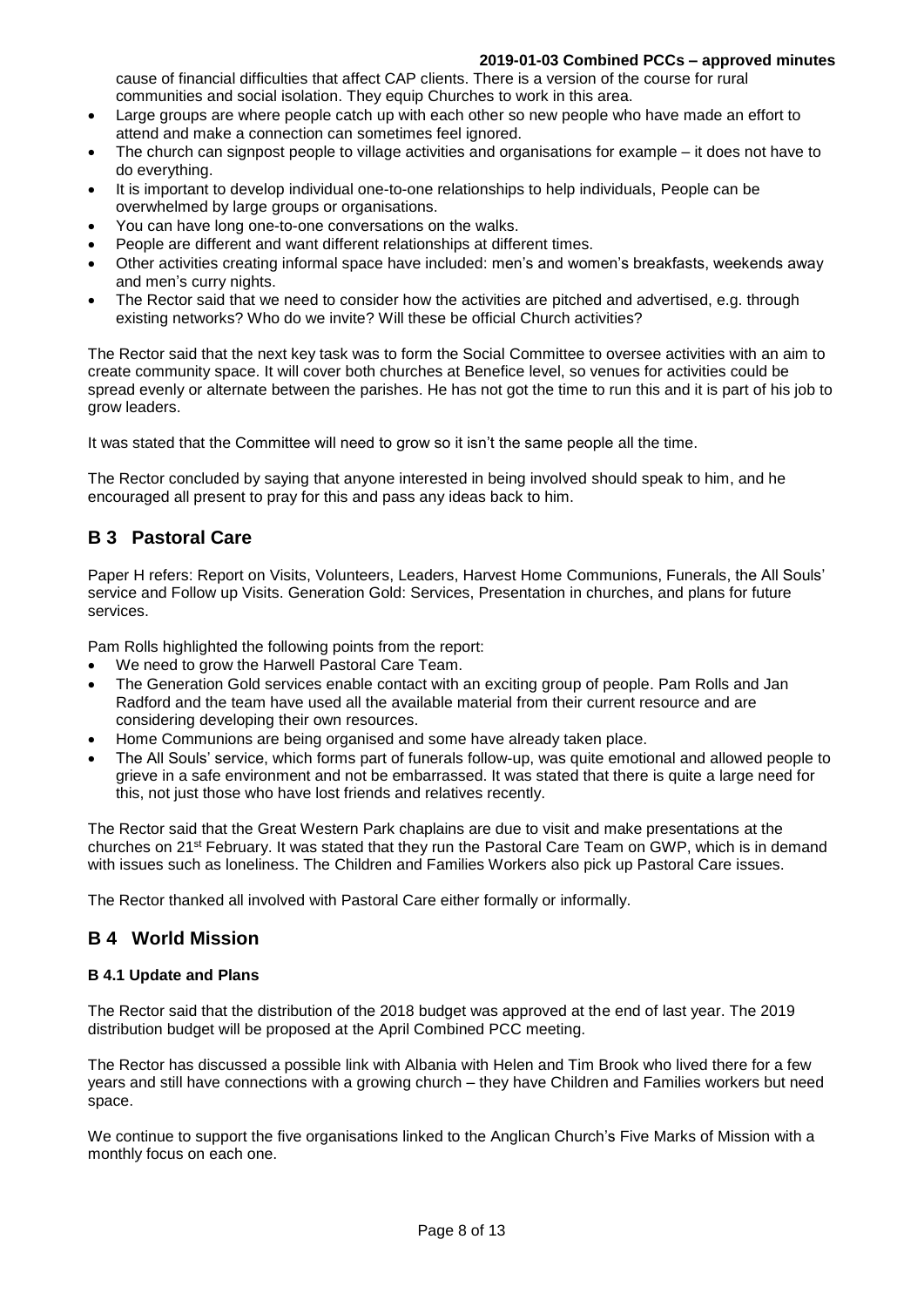## **B 5 Worship Services**

The Rector said that there was nothing significant to report. He will report the annual figures to the April meeting once the annual report is published.

Advent and Christmas had been a busy season with many people involved in preaching, music, reading, refreshments, setting up, etc.. Both churches had been well attended by regular worshippers as well as visitors and newcomers to the parishes. He asked that all present pray for fruit from these encounters, so they are not just temporary.

#### **B 5.1 Fresh Expression Service**

No report or comments.

### **C 1 Communications and Operations**

#### **C 1.1 Update and Plans**

Paper D refers: Annual Report including: Alpha Group Coordination, Church Administrators Meeting, Church Administrator Course, Office Redecoration and Reordering, Archiving of Registers, Ridgeway Broadsheets and Cards Regular Tasks and Plans.

The Rector said that the registers were archived with the help of Jane Woolley and Carol Piggott.

#### **Ridgeway Broadsheet Delivery to GWP and Harwell Housing Developments**

The Rector answered questions:

- The Broadsheets are not delivered to Great Western Park, there are a lot of houses and the GWP church sends mailings.
- All of the houses in the new developments in Harwell are covered.
- There is no reported need for more deliverers for the new developments. Alan Hancock usually covers it but the Rector took over at Christmas as an excuse to do some doorstep work. There are lots of families living here with Fledgelings age children who were not aware of Fledgelings.
- It was stated that Fledgelings has a continuous turnover to Little Pippins. The Rector said that he hopes we could engage families in other ways while they attend.

#### **C 1.2 General Data Protection Regulation**

The Rector reported that Hazel Benton has sent him material which he is processing. The new GDPR requirements are being tied in with the six-yearly renewal of the Parishes' Electoral Roll which is currently being carried out by Carol Piggott in Chilton and Mike Pepper and Jane Woolley in Harwell. The renewal is an opportunity to update other information held on the people on the electoral roll and get permission to hold data as required.

In answer to a question, the Rector said that separate permission would be needed for each entry in the address book to be reinstated. It is covered in the material that Hazel Benton provided.

The Rector said that we will revisit GDPR, but he suspects that we are more compliant than many churches. A lot of contact data that we hold is for people contacted in specific contexts which will be reviewed in due course.

There was some discussion of what extra GDPR questions will go on the electoral roll registration form. The Rector said that there will be some tick boxes as required for GDPR. There is no need for the Combined or Individual PCCs to approve the form.

#### **Blind Copy Emails to Groups or Multiple Email Addresses**

It was reported that the Church Administrator had stated that GDPR requires that the sender uses BCC (Blind copy) when emailing a group of people, so each recipient cannot see the other email addresses. This is because permission is required to share contact details including email addresses.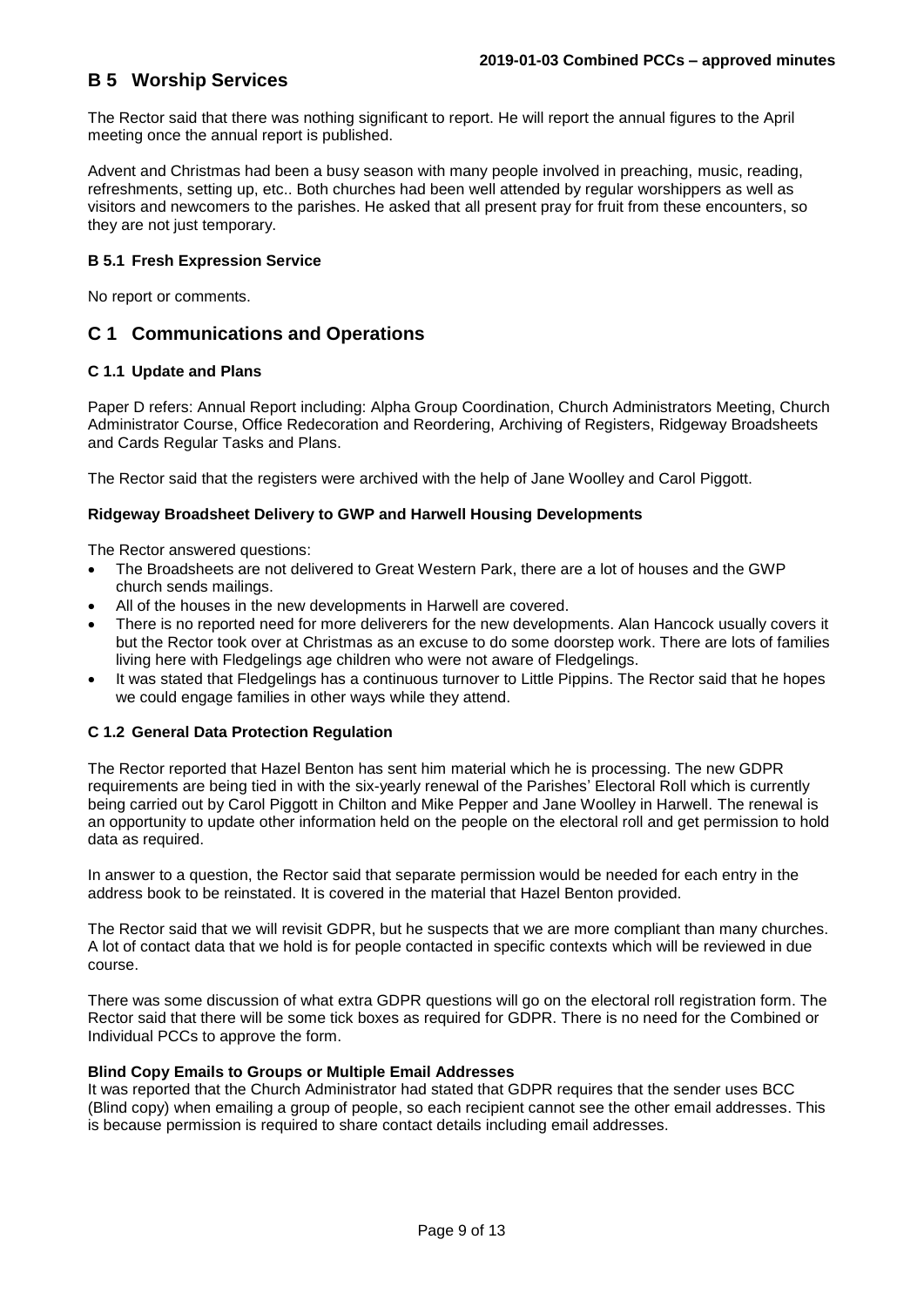#### **2019-01-03 Combined PCCs – approved minutes**

It was suggested that alternatively the sender obtains consent from each recipient to share the email addresses and records the consent. The recipient's names can be listed in the email so they know who has received it, if appropriate. This is relevant to Home Group leaders, for example.

## **C 2 Stewardship and Finances**

It was reported on behalf of Stuart Gibson that the Stewardship Group has not met so there was nothing to report.

The Rector added that a promotion on the Parish Giving Scheme is planned in the next few months to coincide with the presentation of the accounts.

## **C 3 Safeguarding**

#### **C 3.1 Update and Plans**

Paper G refers: Safeguarding report by Mel Gibson, reproduced below:

Judith Gold and myself continue to carry out DBS checks for people who need to renew at Harwell and Chilton Churches.

The Safeguarding Training Officer at Church House is going to run Training Courses next year for C1, C2/S1 and C3 levels.

There is a Safeguarding Course C2/S1 level at St Mary's Wallingford in March next year and candidates who would benefit from the course from Harwell and Chilton are invited to attend. The course is mainly for Safeguarding Officers, Bell Tower Captains, Church Wardens, Leaders of groups with children or vulnerable adults. If anybody would like to attend from that Group then they should see me or Judith. I will be seeing people from Harwell during the next few weeks to see if they are available and would like to attend.

There were no comments or questions.

### **C 4 Staffing and Leadership**

#### **C 4.1 Update and Plans**

No report or comments

#### **C 4.2 Permission to Assist at Communion - Deferred**

The Rector has started to have the discussions with the people involved, once all have agreed he will bring this to the PCCs.

Discussion ensued regarding how frequently this was required, possibly annually as this is covered by the PCCs not the Bishop.

#### **C 4.3 Authorisation to Preach and Lead**

Paper N refers: Update on discussions with Kate Evans and Philip Garner reproduced below:

The authorisation of Kate Evans has been extended by the Bishop of Dorchester for a further five years. Philip Garner is investigating the requirements for authorisation and planning to embark on them this year.

#### **C 4.4 Employment Committee Report**

The Secretary reported on behalf of Jean Barton that there is nothing to report from the Employment Committee apart from the "Contract Change" item in Matters Arising.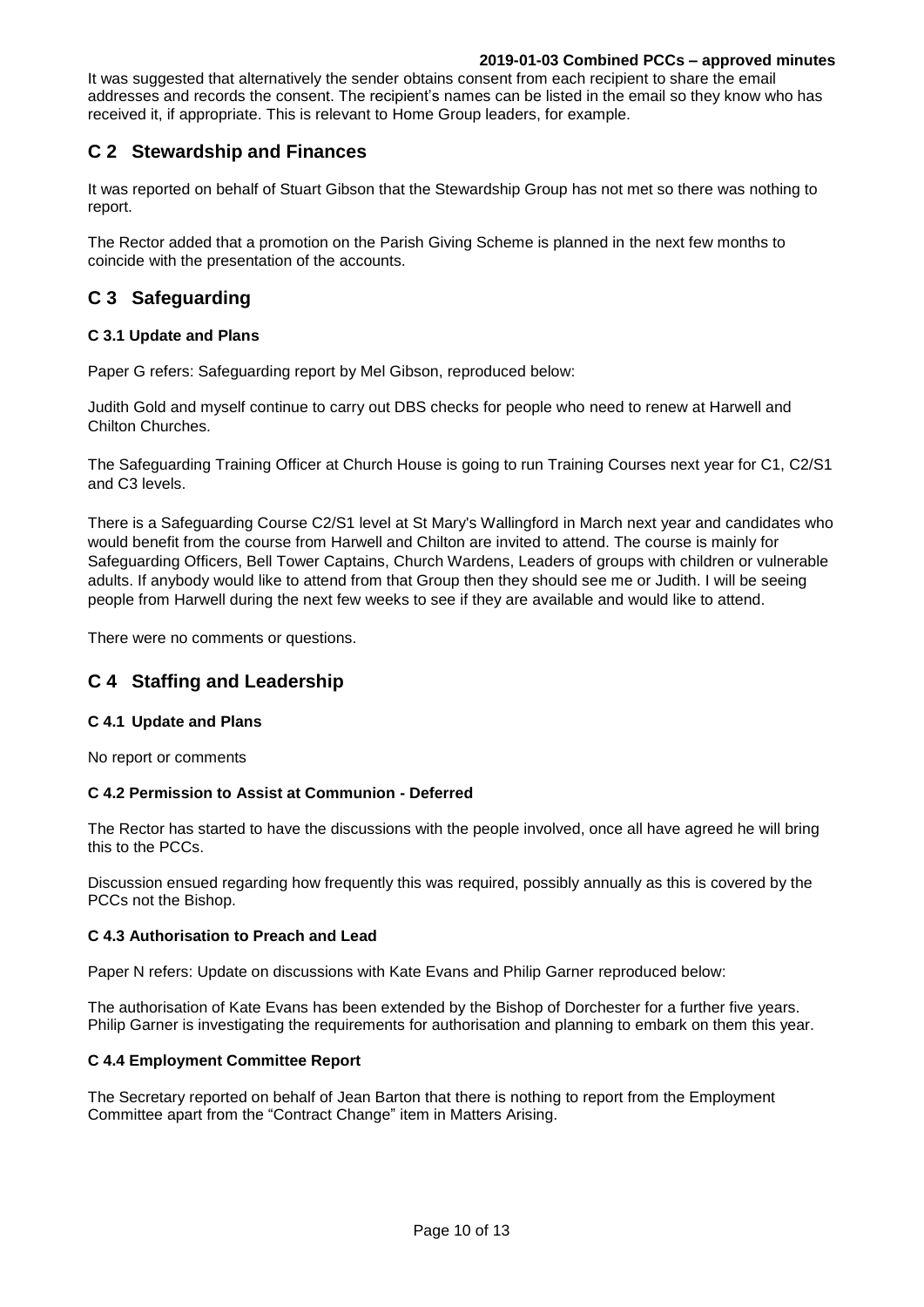## **C 5 Wider Church**

#### **C 5.1 Parish Share and Deanery Synod**

Paper B refers: Diocesan Synod Digest 27<sup>th</sup> November 2018

Paper E refers: Synod Presentation on Parish Share and Budget – includes Principles of the Oxford Diocesan Parish Share Scheme, How Oxford Diocese compares with other Dioceses and a breakdown of the costs per minister for 2019

Gordon Gill, Diocesan (and Deanery) Synod representative, said that Paper E (presented to Diocesan Synod by the Diocesan Director of Finance) gives an idea how the Parish Shares are calculated, reproduced here:

#### **Can we operate a share scheme which is fair for all? Is our 2019 budget fair and reasonable?**

#### **Principles of the Oxford diocesan parish share scheme:**

1. Must be fair and not be seen to be unfair

- 2. Should reflect the ability to pay
- 3. Should not immediately penalize growth
- 4. Should be allocated at deanery level except where diocesan engagement is necessary
- 5. Should be based on generous and gracious giving plus mutual support
- 6. Should be easily communicated.

We apply a formula-based system rather than an offer-based system

#### **How do we compare?**

• We asked for £499 per member in 2018, compared with £602 for the highest diocese and an average of £466 for all English Dioceses

• The average unrestricted income per member across the Diocese in 2017 was £1,200

• Church of England national guidance is that parishes should ask for 5% of members' net income in voluntary giving.

#### **Costs per Minister – 2019**

|                                        | 2019 budget        | 2018 budget        |
|----------------------------------------|--------------------|--------------------|
|                                        | Costs per minister | Costs per Minister |
|                                        |                    |                    |
| Stipends, NI and Pension contributions | 39,196             | 38,345             |
| Housing costs                          | 11,826             | 11,231             |
| Ordinand and Curate training costs     | 12,813             | 12,711             |
| Parochial Ministry support             | 4,670              | 3,994              |
| Diocesan Mission Strategy              | 5,989              | 6,950              |
| <b>Compliance and Governance</b>       | 2,574              | 2,698              |
| National Church costs                  | 3,556              | 3,363              |
| Fees and other income                  | (4, 245)           | (4, 480)           |
| Total weighted cost per minister       | 76,379             | 74,812             |
| Glebe income support per minister      | (12, 646)          | (12, 121)          |

Discussion ensued and Gordon Gill and the Rector answered questions:

- Gordon Gill said that he intended all to see this. It is the highlight of the presentation.
- Gordon Gill said that the diocese calculates a "member" is anyone who attends church, the number of members is calculated using attendance statistics submitted by the local church not just the electoral roll. It assumes that all members of a congregation donate rather than for example as couples.
- The Rector said that we submit two figures the average October attendance and the number on the electoral roll. The larger that these are, the bigger parish share we are charged.
- Gordon Gill said that the £499 per member that the share asks for is the amount to cover the clergy and the costs in the diocese.
- Gordon Gill said that "should not immediately penalize growth" meant that we don't want to charge people to come to church in the same way we don't want to charge people to come to Holiday Club but we should endeavor to encourage them to give generously. We were informed at Synod that some dioceses ask for £600. The average annual donation in the Diocese of Oxford is £1200 but this varies between parishes.
- Gordon Gill confirmed that according to the figures given by the diocese the full cost attributed to supporting a stipendiary minister is £76,000 per year. It is apparent that the diocese try to spread the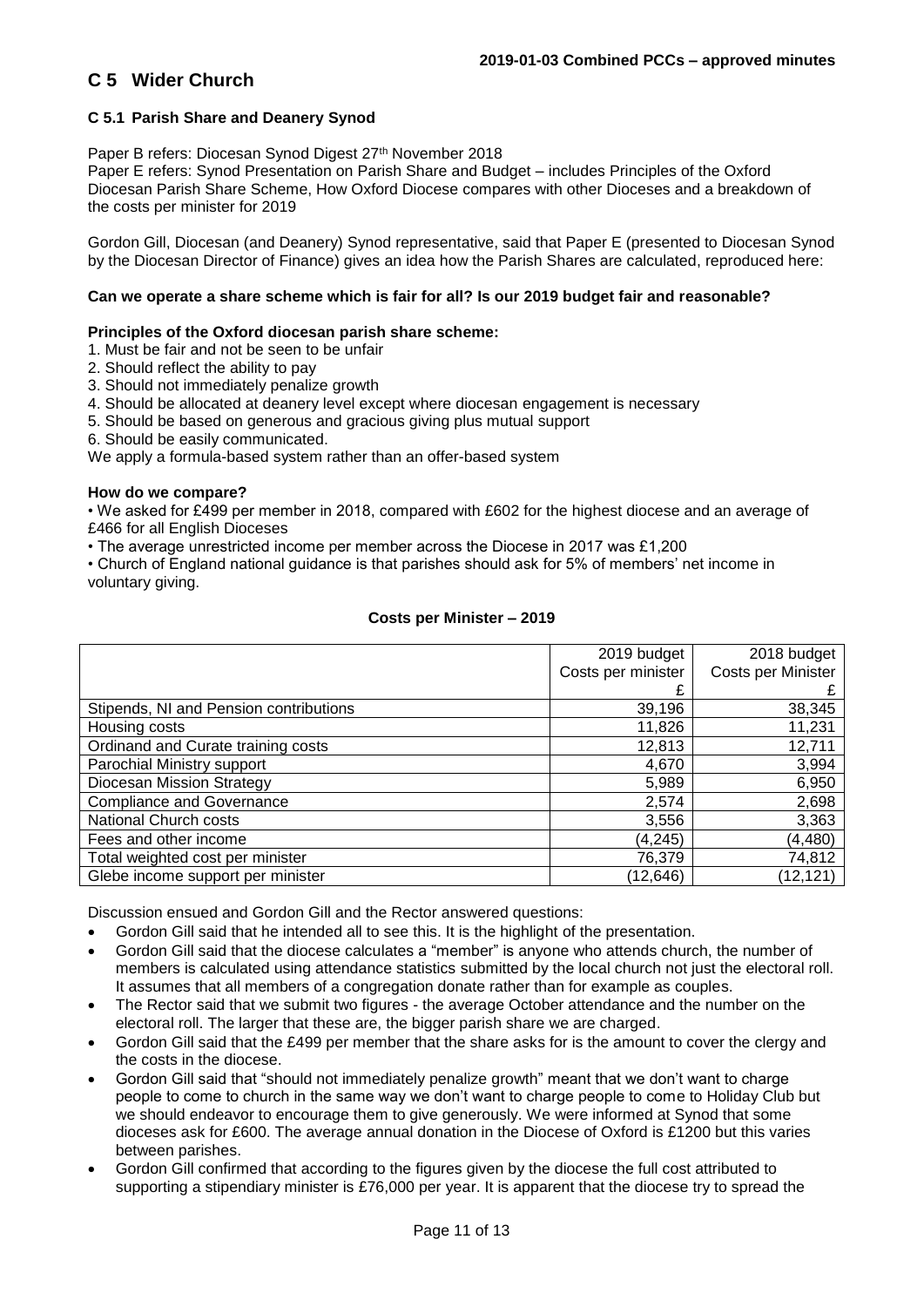#### **2019-01-03 Combined PCCs – approved minutes**

costs of ministry training over all stipendiary posts, it is the local church that benefits from the ministry of curates and associate priests (not all of the trainee clergy will be stipendiary). There are lots of churches with a congregation of 15 and falling. Going forward the concern is that these churches will not be sustainable. To ensure sustainability, whilst children are an important part of our ministry, we need to recruit members that are adults and who can donate, as well as encouraging children to come to church.

- There were questions and discussion about how the smaller churches are supported by the other churches and how the clergy are spread across the Deanery. Gordon Gill described the challenges. Over the Summer months he conducted Archdeacon Inspections on seven of the Wallingford Deanery's rural churches, all in villages with small populations. Some of these churches have congregations of 15 elderly people, without an injection of new people these churches will decline, but this is not unique to this deanery, it is a national reflection.
- The Rector said that we also have two ancient buildings to support.
- It was stated that the Harwell and Chilton Parish share is almost the same as the cost of a minister.

#### **C 5.2 Great Western Park**

The Rector reported that the two Great Western Park Chaplains Libby Hawkness-Smith and Sarah Ifill will be visiting services in both Parishes next month.

#### **C 5.3 Bishop's Letter**

Paper A refers: A joint letter signed by the Bishops of Oxford, Dorking, Buckingham and Reading containing some reflections on the current debates and developments in the Church of England on human sexuality. Including: Background to the letter, the Current National process, Wider Debate within the Church, Inclusion and Respect, Liturgy and Prayers, A new Chaplaincy Team for LGBTI+ people and their families, Continued Listening, Compassion, Gentleness and Respect.

The Rector said that this was topical given the discussion of the Thanksgiving Service for the Child of a Same-sex Couple at the October meeting (See item A 7.1 in the October 2018 minutes).

Discussion ensued:

- The letter is long and contains no distinction between practising and celibate LGBTI+ people.
- The letter contains no guidelines.
- There is a difference between LGBTI+ people attending church and being in leadership positions.
- There has been a lot of discussion in the Diocese over the letter and people are very polarised.
- The message against discrimination is good but there are issues that it does not cover. Its message should apply to all groups of people that have been discriminated against in the past; people reading the letter may be tempted to neglect the concerns of other people– e.g. those who are not typical Church of England people such as disabled people, the poor and mentally and physically disabled groups too.

The Rector said that the letter had been very controversial, and a letter of response from some of the evangelical clergy in the diocese would be issued soon, and which he will circulate. He considers himself an evangelical but did not sign the response letter for various reasons, not necessarily because he did not agree with the general principles.

#### **C6 Any Other Business**

None.

**The Rector closed the meeting in prayer at 9:28pm.**

**Dates of next meetings:**

| <b>Individual PCCs:</b> | Chilton and Harwell 5th February 2019 at All Saints' Chilton                                 |
|-------------------------|----------------------------------------------------------------------------------------------|
| <b>APCMs:</b>           | Chilton 17th March at All Saints' Chilton                                                    |
|                         | Harwell 24th March at St. Matthew's Harwell                                                  |
| <b>Individual PCCs</b>  | 2 <sup>nd</sup> April at All Saints' Chilton (brief meeting for post APCM<br>administration) |